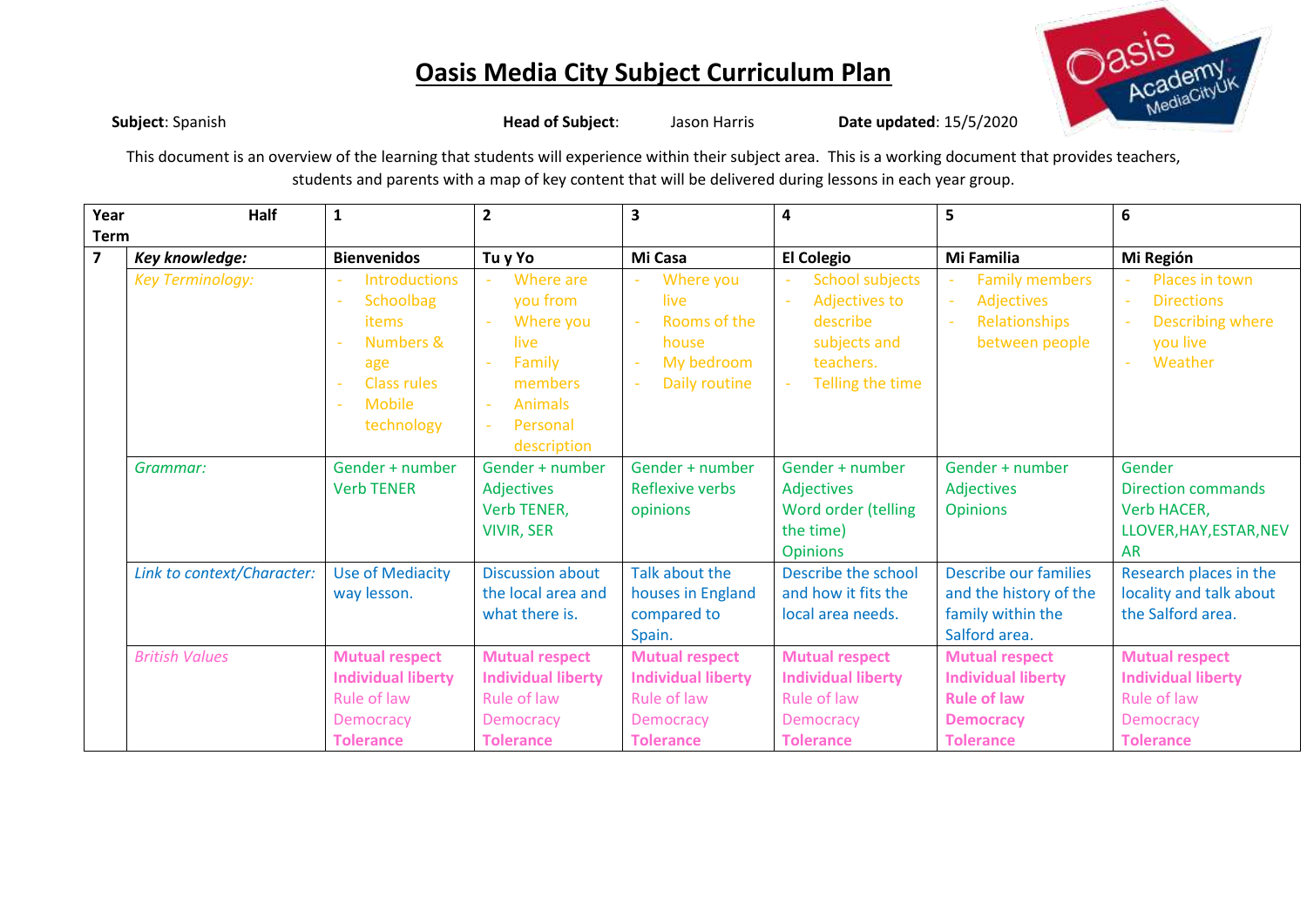

|   | <b>Careers</b>                   | New technology -                                                                                          | What jobs do                                                                                                                                                      | Job/chores around                                                                                                                  | What job can you do                                                                                                                  | What jobs do family                                                                                                                  | Different shops and the                                                                                                                     |
|---|----------------------------------|-----------------------------------------------------------------------------------------------------------|-------------------------------------------------------------------------------------------------------------------------------------------------------------------|------------------------------------------------------------------------------------------------------------------------------------|--------------------------------------------------------------------------------------------------------------------------------------|--------------------------------------------------------------------------------------------------------------------------------------|---------------------------------------------------------------------------------------------------------------------------------------------|
|   |                                  | discuss the future                                                                                        | parents/family                                                                                                                                                    | the house                                                                                                                          | with each subject?                                                                                                                   | members do?                                                                                                                          | job linked to them.                                                                                                                         |
|   |                                  | of jobs                                                                                                   | members do?                                                                                                                                                       |                                                                                                                                    |                                                                                                                                      |                                                                                                                                      | $Eg - Bakery = Baker$                                                                                                                       |
|   | <b>Assessment Type:</b>          | Reading                                                                                                   | Writing                                                                                                                                                           | Listening                                                                                                                          | <b>Speaking</b>                                                                                                                      | Reading                                                                                                                              | <b>Writing</b>                                                                                                                              |
| 8 | Key knowledge:                   | Mi Tiempo Libre                                                                                           | La Comida                                                                                                                                                         | Películas y tele                                                                                                                   | <b>Las Vacaciones</b>                                                                                                                | La Tecnología                                                                                                                        | La Salud                                                                                                                                    |
|   | <b>Key Terminology:</b>          | Free time<br>activities<br><b>Sports</b><br><b>Hobbies</b>                                                | Food<br>$\overline{\phantom{a}}$<br><b>Drinks</b><br>$\overline{\phantom{a}}$<br><b>Meals</b><br>$\sim$<br><b>Mealtimes</b><br>$\sim$<br><b>Tapas</b><br>$\omega$ | <b>Films</b><br>T.V<br>$\sim$<br><b>Descriptions</b><br>$\sim$                                                                     | <b>Holidays</b><br><b>Holiday</b><br>activities<br>Places to stay<br><b>Types of holiday</b><br>Past holiday<br><b>Ideal holiday</b> | <b>Mobile</b><br>technology<br><b>Types of device</b><br>Social media                                                                | <b>Healthy living</b><br>Drugs, Alcohol, smok<br>ing<br>Parts of body<br>÷<br><b>Illnesses</b>                                              |
|   | Grammar:                         | <b>Jugar vs Practicar</b><br><b>Opinions</b><br><b>Justifications</b>                                     | Gender + number<br><b>Opinions</b><br><b>Justifications</b><br>Comparative<br>language                                                                            | Gender +number<br><b>Opinions</b><br><b>Justifications</b><br>Comparative<br>language                                              | <b>Verb IR</b><br>Past tense<br><b>Conditional tense</b>                                                                             | <b>Key verbs</b><br><b>Opinions</b><br><b>Justifications</b><br>Gender +number                                                       | <b>Opinions</b><br><b>Justifications</b><br>Comparative language<br>Imperfect tense                                                         |
|   | Link to context/Character:       | <b>Use Salford sports</b><br>clubs in discussion<br>and the sports our<br>students play.                  | Take students to a<br>tapas bar in<br>Manchester.                                                                                                                 | Talk about the<br>coronation street<br>and the UKs +<br>Spain's love of<br>soaps.                                                  | Think of Salford as a<br>Holiday destination,<br>what would we have<br>to offer? Compare<br>this to parts of<br>Spain.               | Ask the students<br>about their social<br>media habits and<br>engage them by using<br>this as a vehicle for<br>planning the lessons. | Talk about the social<br>problems within Salford<br>and the UK and show<br>the same in Spain and<br>across the world.                       |
|   | <b>British Values</b><br>Careers | <b>Mutual respect</b><br><b>Individual liberty</b><br>Rule of law<br><b>Democracy</b><br><b>Tolerance</b> | <b>Mutual respect</b><br><b>Individual liberty</b><br>Rule of law<br>Democracy<br><b>Tolerance</b><br>Being a Chef,                                               | <b>Mutual respect</b><br><b>Individual liberty</b><br>Rule of law<br><b>Democracy</b><br><b>Tolerance</b><br><b>Famous Spanish</b> | <b>Mutual respect</b><br><b>Individual liberty</b><br>Rule of law<br><b>Democracy</b><br><b>Tolerance</b><br>The seasonal jobs       | <b>Mutual respect</b><br><b>Individual liberty</b><br><b>Rule of law</b><br>Democracy<br><b>Tolerance</b><br>Jobs of the future      | <b>Mutual respect</b><br><b>Individual liberty</b><br><b>Rule of law</b><br><b>Democracy</b><br><b>Tolerance</b><br>Jobs in social work and |
|   |                                  | Careers in sport by<br>looking at key<br>sportspeople who<br>make a living in                             | running a<br>restaurant (invite<br>someone in)                                                                                                                    | Actors/actresses                                                                                                                   | economy.                                                                                                                             |                                                                                                                                      | medicine (Hospital<br>settings)                                                                                                             |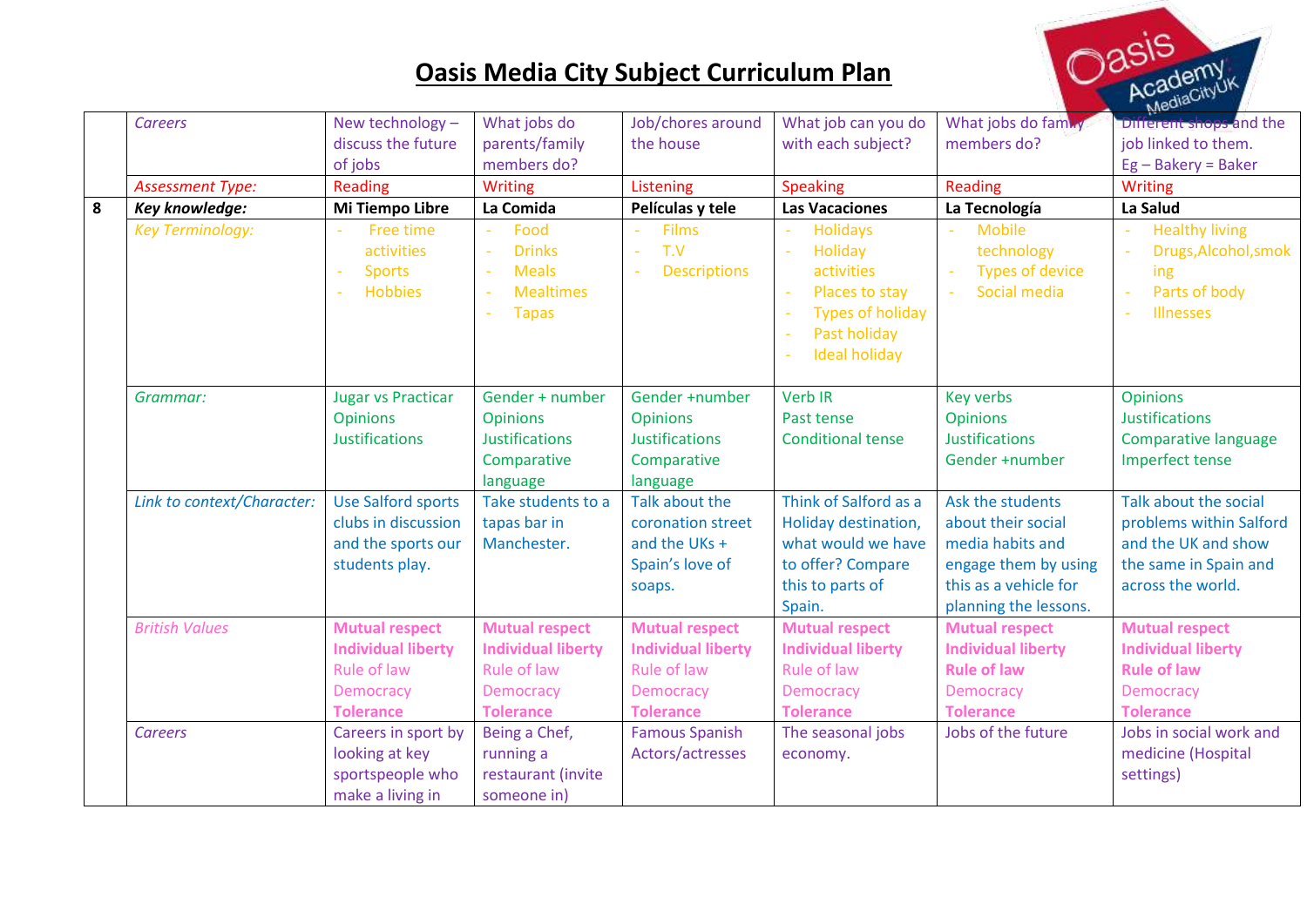

|              |                            | Spain (EG; Gareth         |                           |                             |                           |                           |                                    |
|--------------|----------------------------|---------------------------|---------------------------|-----------------------------|---------------------------|---------------------------|------------------------------------|
|              |                            | Bale)                     |                           |                             |                           |                           |                                    |
|              | <b>Assessment Type:</b>    | <b>Reading</b>            | <b>Writing</b>            | Listening                   | <b>Writing</b>            | <b>Speaking</b>           | Reading                            |
| $\mathbf{9}$ | Key knowledge:             | Mi Familia                | Los Trabajos              | Mi Región                   | Mi tiempo Libre           | Películas y tele          | <b>El Medioambiente</b>            |
|              | <b>Key Terminology:</b>    | Family<br>$\sim$          | - Types of job            | Places in town              | <b>Sports</b>             | <b>Films</b>              | Environmental                      |
|              |                            | members                   | - Ideal job               | <b>Directions</b><br>i.     | <b>Hobbies</b><br>÷.      | T.V<br>÷.                 | problems                           |
|              |                            | Adjectives<br>$\sim$      | - Part time job           | <b>Describing</b><br>$\sim$ | Free time<br>$\sim$       | <b>Descriptions</b>       | $Eg$ – global warming,             |
|              |                            | -Relationships            | - Work                    | where you live              | activities at             |                           | greenhouse effect etc)             |
|              |                            | between people            | experience                | Weather<br>$\sim$           | home                      |                           | Renewable energy                   |
|              | Grammar:                   | Gender + number           | Opinions,                 | Gender                      | Opinions, adjectives,     | Gender +number            | Opinions, adjectives,              |
|              |                            | <b>Adjectives</b>         | adjectives, future,       | <b>Direction</b>            | gender                    | <b>Opinions</b>           | future & imperfect.                |
|              |                            | <b>Opinions</b>           | subjunctive,              | commands                    | <b>Jugar vs Practicar</b> | <b>Justifications</b>     | Comparing present and              |
|              |                            |                           | conditional,              | Verb HACER,                 | <b>Present tense</b>      | Comparative language      | future.                            |
|              |                            |                           | gender                    | LLOVER, HAY, ESTAR          |                           |                           |                                    |
|              |                            |                           |                           | ,NEVAR                      |                           |                           |                                    |
|              | Link to context/Character: | Describe our              | The jobs that can         | Research places in          | What most people          | Talk about the            | <b>Talk about local</b>            |
|              |                            | families and the          | be found around           | the locality and            | do in their free time     | coronation street and     | environmental                      |
|              |                            | history of the            | the area,                 | talk about the              | $-$ link this to the      | the UKs + Spain's love    | problems such as                   |
|              |                            | family within the         | especially in media       | Salford area.               | lesson - check out        | of soaps.                 | pollution in the quays             |
|              |                            | Salford area.             | and TV around the         |                             | what sports/hobbies       |                           | and how some is                    |
|              |                            |                           | quays.                    |                             | are available to          |                           | filtered so people can             |
|              |                            |                           |                           |                             | young people in the       |                           | do water sports, talk              |
|              |                            |                           |                           |                             | area.                     |                           | about the air pollution            |
|              |                            |                           |                           |                             |                           |                           | on Regent Road being               |
|              |                            |                           |                           |                             |                           |                           | the 2 <sup>nd</sup> highest in UK. |
|              | <b>British Values</b>      | <b>Mutual respect</b>     | <b>Mutual respect</b>     | <b>Mutual respect</b>       | <b>Mutual respect</b>     | <b>Mutual respect</b>     | <b>Mutual respect</b>              |
|              |                            | <b>Individual liberty</b> | <b>Individual liberty</b> | <b>Individual liberty</b>   | <b>Individual liberty</b> | <b>Individual liberty</b> | <b>Individual liberty</b>          |
|              |                            | <b>Rule of law</b>        | <b>Rule of law</b>        | Rule of law                 | <b>Rule of law</b>        | <b>Rule of law</b>        | <b>Rule of law</b>                 |
|              |                            | <b>Democracy</b>          | <b>Democracy</b>          | <b>Democracy</b>            | <b>Democracy</b>          | <b>Democracy</b>          | <b>Democracy</b>                   |
|              |                            | <b>Tolerance</b>          | <b>Tolerance</b>          | <b>Tolerance</b>            | <b>Tolerance</b>          | <b>Tolerance</b>          | <b>Tolerance</b>                   |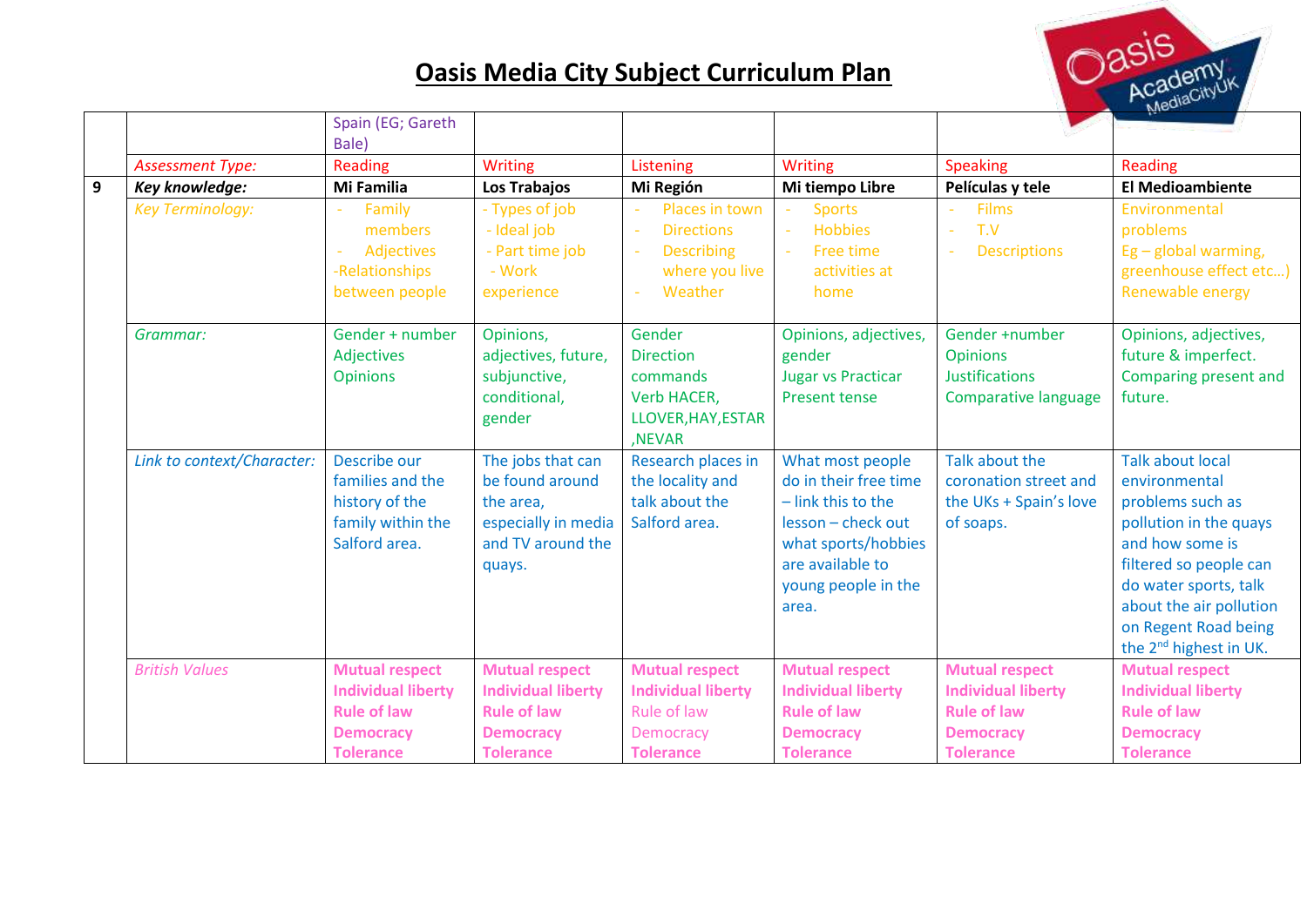

|    | <b>Careers</b>             | What jobs do<br>family members | We could maybe                           | Different shops                          | Careers in sports -                          | <b>Famous Spanish</b><br>Actors/actresses | Talk about careers in                              |
|----|----------------------------|--------------------------------|------------------------------------------|------------------------------------------|----------------------------------------------|-------------------------------------------|----------------------------------------------------|
|    |                            | do?                            | get a guest<br>speaker in at this        | and the job linked<br>to them.           | maybe get a speaker<br>in from sports        |                                           | renewable energies and<br>sciences.                |
|    |                            |                                | stage. (Spanish                          | $Eg - Bakery =$                          | background.                                  |                                           |                                                    |
|    |                            |                                | restaurant owner                         | <b>Baker</b>                             |                                              |                                           |                                                    |
|    |                            |                                | etc                                      |                                          |                                              |                                           |                                                    |
|    | <b>Assessment Type:</b>    | Reading                        | <b>Writing</b>                           | Listening                                | <b>Speaking</b>                              | Reading                                   | Writing                                            |
| 10 | Key knowledge:             | <b>El Colegio</b>              | La Tecnología                            | La Comida                                | La salud                                     | <b>Problemas Sociales</b>                 | <b>Costumbres y festivales</b>                     |
|    | <b>Key Terminology:</b>    | <b>School</b>                  | <b>Mobile</b>                            | Food                                     | <b>Healthy living</b>                        | -Anti-social behaviour                    | -Day of the dead                                   |
|    |                            | subjects                       | technology                               | <b>Drinks</b>                            | Drugs, Alcohol,                              | -Substance abuse                          | -San Fermín                                        |
|    |                            | <b>Adjectives to</b>           | <b>Types of</b><br>$\sim$                | <b>Meals</b>                             | smoking                                      | - Poverty                                 | -La Tomatina                                       |
|    |                            | describe                       | device                                   | <b>Mealtimes</b>                         | Parts of body                                | -Racism and inequality                    | -Bullfighting                                      |
|    |                            | subjects and                   | Social media                             | <b>Tapas</b>                             | <b>Illnesses</b><br>$\overline{\phantom{a}}$ | - Homelessness                            | -Dance                                             |
|    |                            | teachers.                      |                                          |                                          |                                              |                                           | (Flamenco, merengue,                               |
|    |                            | Telling the                    |                                          |                                          |                                              |                                           | salsa, paso doble etc)                             |
|    |                            | time                           |                                          |                                          |                                              |                                           | -Music                                             |
|    |                            |                                |                                          |                                          |                                              |                                           |                                                    |
|    | Grammar:                   | Gender + number                | Key verbs                                | Gender + number                          | <b>Opinions</b>                              | Opinions,                                 | Opinions, justification,                           |
|    |                            | Adjectives<br>Word order       | <b>Opinions</b><br><b>Justifications</b> | <b>Opinions</b><br><b>Justifications</b> | <b>Justifications</b>                        | comparatives, verbs,                      | adjectives, gender,                                |
|    |                            | (telling the time)             | Gender +number                           | Comparative                              | Comparative                                  | justifications.                           | adjectives, past tense<br>(pretend you visited one |
|    |                            | <b>Opinions</b>                |                                          | language                                 | language<br>Imperfect tense                  |                                           | of these events)                                   |
|    | Link to context/Character: | Describe the                   | Ask the students                         | Take students to a                       | Talk about the social                        | Link the problems to                      | Link to St Georges/St                              |
|    |                            | school and how it              | about their social                       | tapas bar in                             | problems within                              | the locality with some                    | Patrick's day.                                     |
|    |                            | fits the local area            | media habits and                         | Manchester.                              | Salford and the UK                           | information on Salford                    | Link to any local festival.                        |
|    |                            | needs.                         | engage them by                           |                                          | and show the same                            | (get this from the                        |                                                    |
|    |                            |                                | using this as a                          |                                          | in Spain and across                          | council website)                          |                                                    |
|    |                            |                                | vehicle for                              |                                          | the world.                                   |                                           |                                                    |
|    |                            |                                | planning the                             |                                          |                                              |                                           |                                                    |
|    |                            |                                | lessons.                                 |                                          |                                              |                                           |                                                    |
|    | <b>British Values</b>      | <b>Mutual respect</b>          | <b>Mutual respect</b>                    | <b>Mutual respect</b>                    | <b>Mutual respect</b>                        | <b>Mutual respect</b>                     | <b>Mutual respect</b>                              |
|    |                            | <b>Individual liberty</b>      | <b>Individual liberty</b>                | <b>Individual liberty</b>                | <b>Individual liberty</b>                    | <b>Individual liberty</b>                 | <b>Individual liberty</b>                          |
|    |                            | Rule of law                    | Rule of law                              | Rule of law                              | Rule of law                                  | Rule of law                               | Rule of law                                        |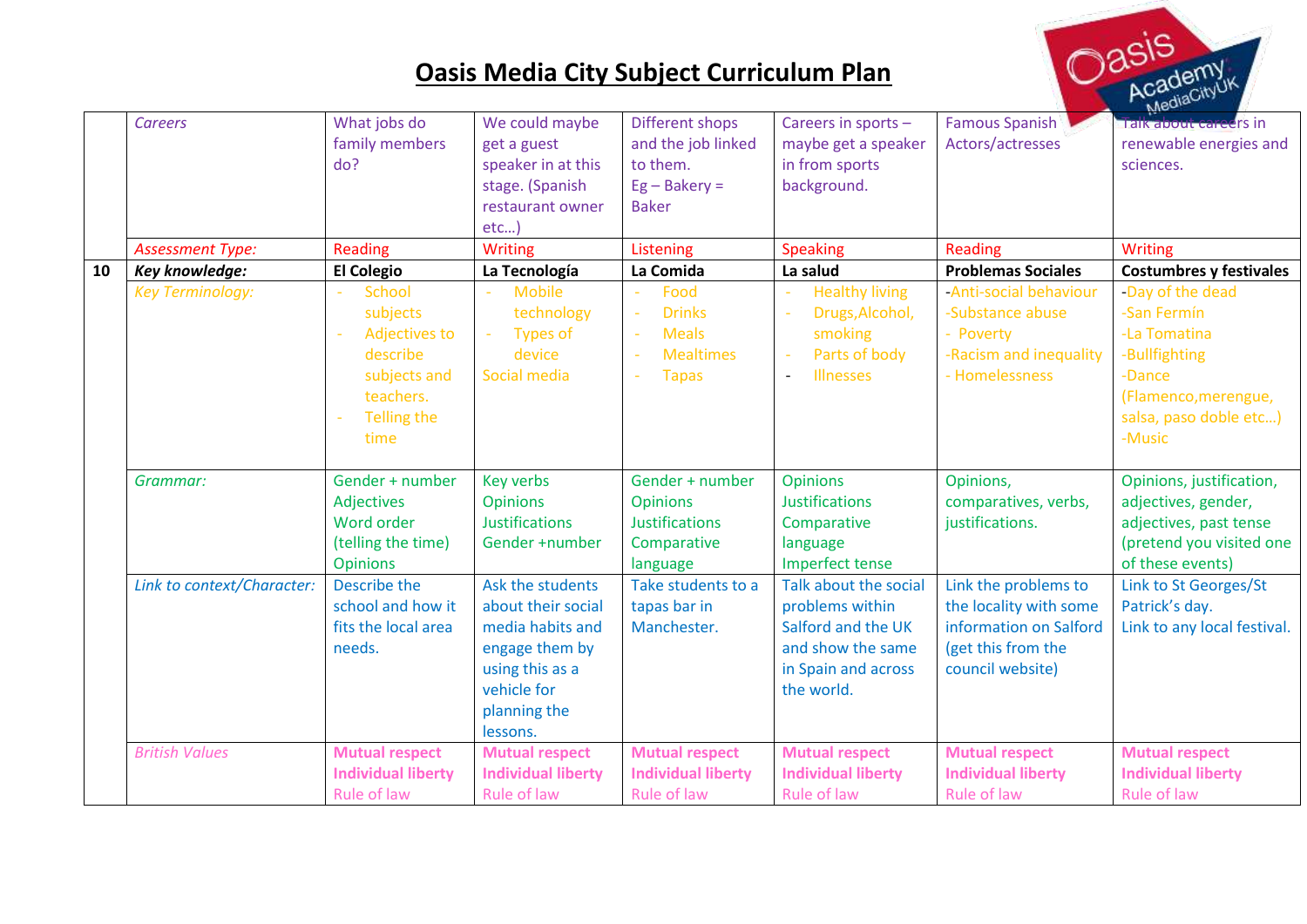

|    |                            | <b>Democracy</b>           | <b>Democracy</b>    | <b>Democracy</b>         | <b>Democracy</b>          | <b>Democracy</b>            | <b>Democracy</b>         |
|----|----------------------------|----------------------------|---------------------|--------------------------|---------------------------|-----------------------------|--------------------------|
|    |                            | <b>Tolerance</b>           | <b>Tolerance</b>    | <b>Tolerance</b>         | <b>Tolerance</b>          | <b>Tolerance</b>            | <b>Tolerance</b>         |
|    | <b>Careers</b>             | What job can you           | Jobs of the future  | Being a Chef,            | Jobs in social work       | Look into careers in        | Careers in travel and    |
|    |                            | do with each               | and in the media -  | running a                | and medicine              | social care, medicine,      | tourism as well as music |
|    |                            | subject?                   | IT industry.        | restaurant (invite       | (Hospital settings)       | psychology, and             | and dance.               |
|    |                            |                            |                     | someone in)              |                           | careers in helping          |                          |
|    |                            |                            |                     |                          |                           | others.                     |                          |
|    | <b>Assessment Type:</b>    | <b>Reading and</b>         | <b>Reading and</b>  | Listening and            | <b>Reading and</b>        | <b>Speaking and Writing</b> | Reading, Writing,        |
|    |                            | listening                  | <b>Writing</b>      | speaking                 | Listening                 |                             | Speaking, Listening      |
| 11 | Key knowledge:             | <b>Las Vacaciones</b>      | Los trabajos        | El medioambiente         | <b>Problemas Sociales</b> | Repasar                     | ////////EXAMS//////      |
|    | <b>Key Terminology:</b>    | <b>Holidays</b>            | Types of job        | Environmental            | Anti-social               | All topics to be revised    |                          |
|    |                            | Holiday<br>$\sim$          | - Ideal job         | problems                 | behaviour                 | through PIXL and            |                          |
|    |                            | activities                 | - Part time job     | $Eg - global$            | -Substance abuse          | revision books. This to     |                          |
|    |                            | Places to stay             | - Work              | warming,                 | - Poverty                 | be lead by 2 lessons        |                          |
|    |                            | <b>Types of</b>            | experience          | greenhouse effect        | -Racism and               | for each topic.             |                          |
|    |                            | holiday                    |                     | etc                      | inequality                |                             |                          |
|    |                            | Past holiday               |                     | Renewable energy         | - Homelessness            |                             |                          |
|    |                            | <b>Ideal holiday</b><br>÷, |                     |                          |                           |                             |                          |
|    |                            |                            |                     |                          |                           |                             |                          |
|    | Grammar:                   | <b>Verb IR</b>             | Opinions,           | Opinions,                | Opinions,                 |                             |                          |
|    |                            | Past tense                 | adjectives, future, | adjectives, future       | comparatives, verbs,      |                             |                          |
|    |                            | <b>Conditional tense</b>   | subjunctive,        | & imperfect.             | justifications.           |                             |                          |
|    |                            |                            | conditional,        | <b>Comparing present</b> |                           |                             |                          |
|    |                            |                            | gender              | and future.              |                           |                             |                          |
|    | Link to context/Character: | Think of Salford as        | The jobs that can   | <b>Talk about local</b>  | Link the problems to      |                             |                          |
|    |                            | a Holiday                  | be found around     | environmental            | the locality with         |                             |                          |
|    |                            | destination, what          | the area,           | problems such as         | some information on       |                             |                          |
|    |                            | would we have to           | especially in media | pollution in the         | Salford (get this         |                             |                          |
|    |                            | offer? Compare             | and TV around the   | quays and how            | from the council          |                             |                          |
|    |                            | this to parts of           | quays.              | some is filtered so      | website)                  |                             |                          |
|    |                            | Spain.                     |                     | people can do            |                           |                             |                          |
|    |                            |                            |                     | water sports, talk       |                           |                             |                          |
|    |                            |                            |                     | about the air            |                           |                             |                          |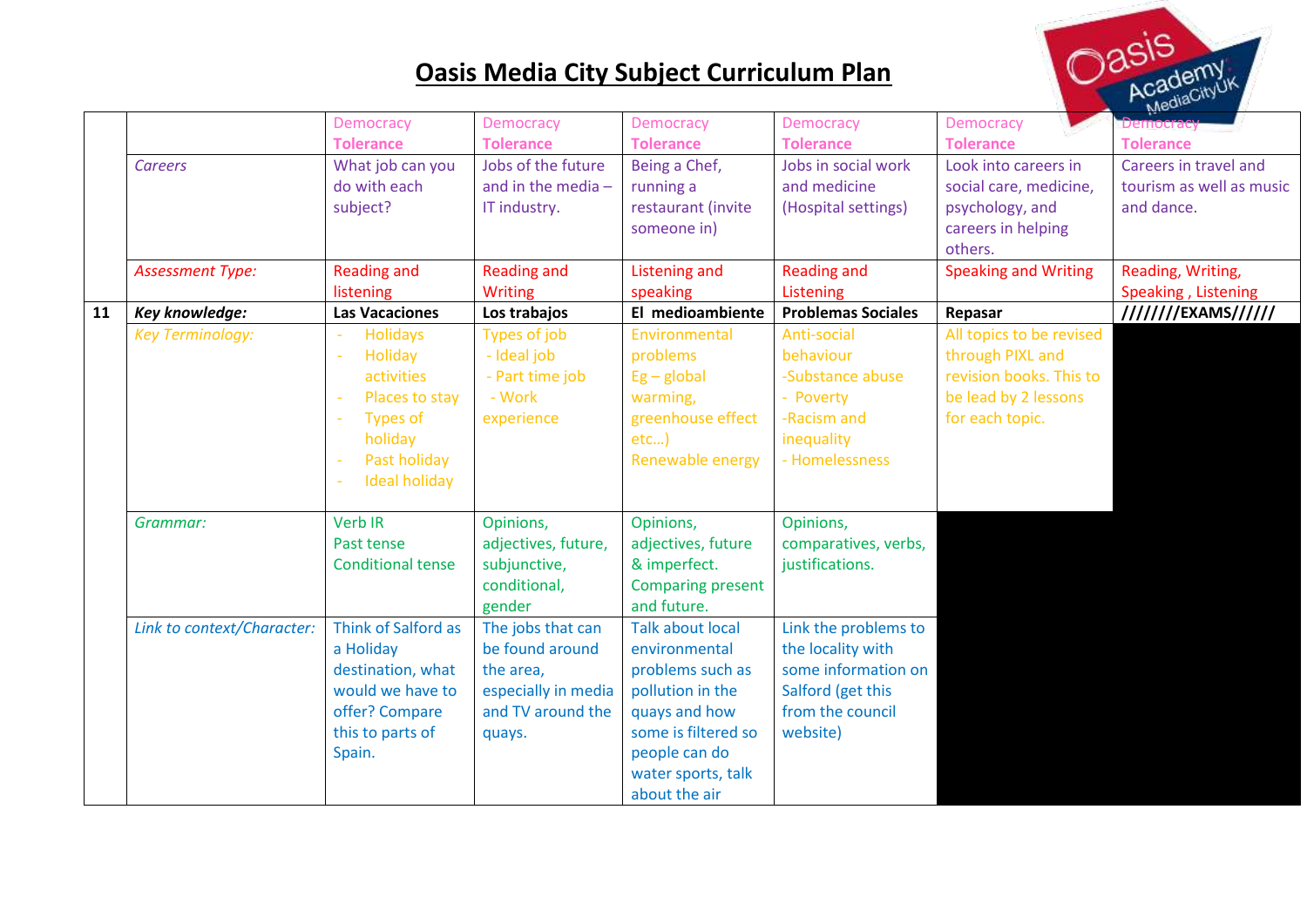

|                         |                                                                                                    |                                                                                                    | pollution on<br><b>Regent Road being</b>                                                           |                                                                                                       |
|-------------------------|----------------------------------------------------------------------------------------------------|----------------------------------------------------------------------------------------------------|----------------------------------------------------------------------------------------------------|-------------------------------------------------------------------------------------------------------|
|                         |                                                                                                    |                                                                                                    | the $2^{nd}$ highest in<br>UK.                                                                     |                                                                                                       |
| <b>British Values</b>   | <b>Mutual respect</b><br><b>Individual liberty</b><br>Rule of law<br>Democracy<br><b>Tolerance</b> | <b>Mutual respect</b><br><b>Individual liberty</b><br>Rule of law<br>Democracy<br><b>Tolerance</b> | <b>Mutual respect</b><br><b>Individual liberty</b><br>Rule of law<br>Democracy<br><b>Tolerance</b> | <b>Mutual respect</b><br><b>Individual liberty</b><br>Rule of law<br>Democracy<br><b>Tolerance</b>    |
| Careers                 | The seasonal jobs<br>economy.                                                                      | We could maybe<br>get a guest<br>speaker in at this<br>stage. (Spanish<br>restaurant owner<br>etc  | Talk about careers<br>in renewable<br>energies and<br>sciences.                                    | Look into careers in<br>social care,<br>medicine,<br>psychology, and<br>careers in helping<br>others. |
| <b>Assessment Type:</b> | Reading and<br>Listening                                                                           | <b>Speaking (Mock)</b>                                                                             | <b>Reading and</b><br><b>Writing</b>                                                               | (Speaking Mock)                                                                                       |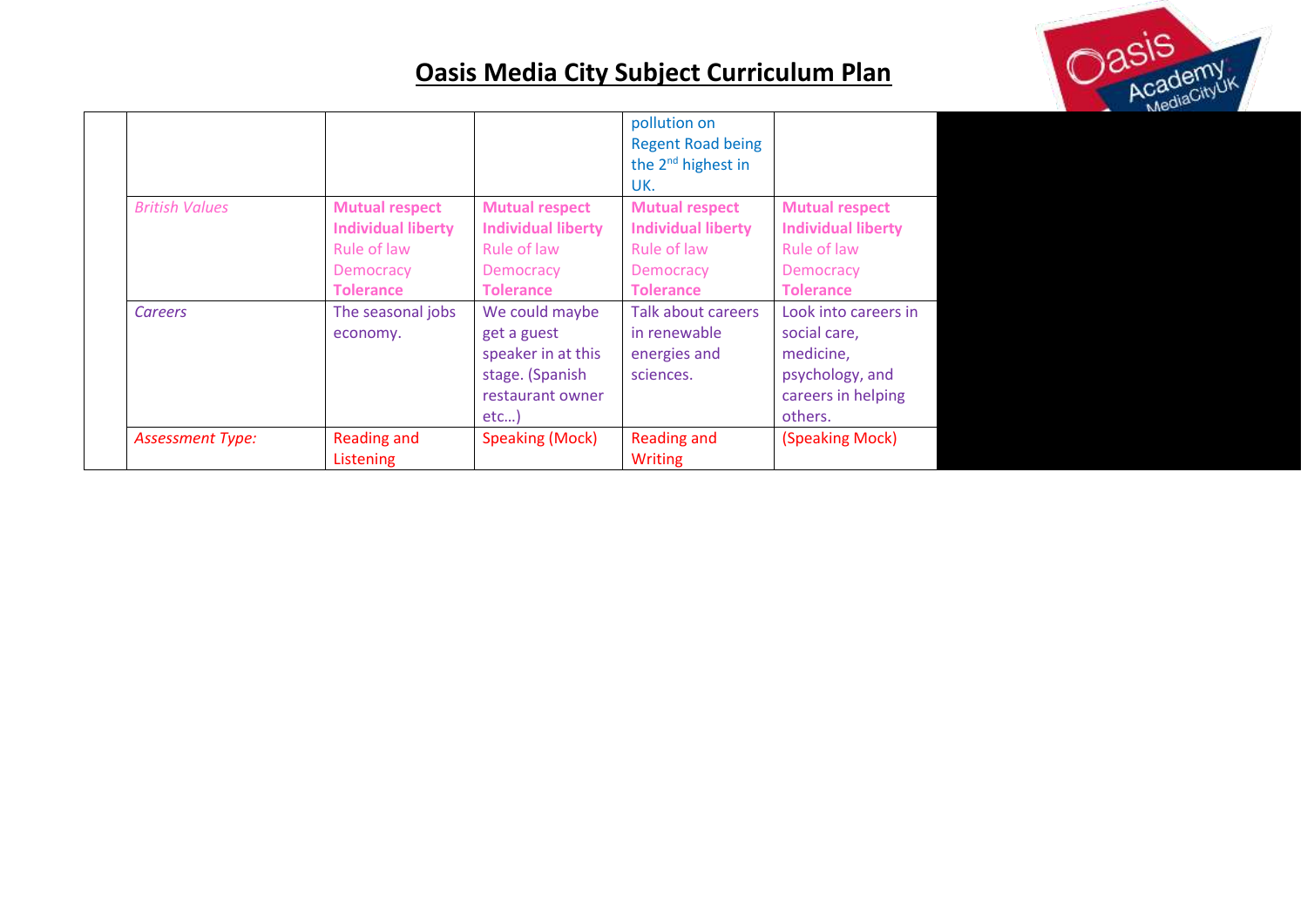

**Subject**: MFL **Head of Subject**: Mr J Harris

#### **Key Questions:**

- 1. What is the overarching intent for your curriculum? To teach a knowledge rich curriculum, steeped in knowledge of the main curriculum topics (GCSE). There is also a focus on grammar because of the extent that the new curriculum covers grammar rules.
- 2. How does this curriculum build student's knowledge of the world around them both locally and nationally?

Students will study topics with a global viewpoint and during lessons we will also discuss how these issues are translated for the Salford context. In units such as 'The environment' and 'Social problems', students will look at current and past issues and understand how these issues have played a part in similar issues in Salford.

3. How is this curriculum designed to engage students and develop a passion for the subject?

In year 7, 8 and 9 students will spend time studying the basics the language. This knowledge will then be carried over to years 10 and 11 where they will start to apply grammar and structure to the learning as well as a context. Students will also study the culture and history of the language they study through studying the Spanish civil war as well as the various Spanish festivals, looking at how culture and history has shaped the language. The knowledge they gain from this curriculum will be relevant to the world around them and will provide them with plenty of opportunities to debate and evaluate, in order to help them form their own ideas of what they believe in such areas such as Bullfighting.

4. How does this curriculum cater for the needs of our students?

It teaches the basics of the language, the culture and its history in order to help them develop an understanding of people that live in communities around them.(Especially non-English speaking communities) It helps them to develop their character in forming their own beliefs surrounding many as it investigates various social topics throughout as well as film and song.. As it includes current world affairs it will ensure they are educated on issues we currently face in the country such as; the issues of poverty and welfare, homelessness and charity.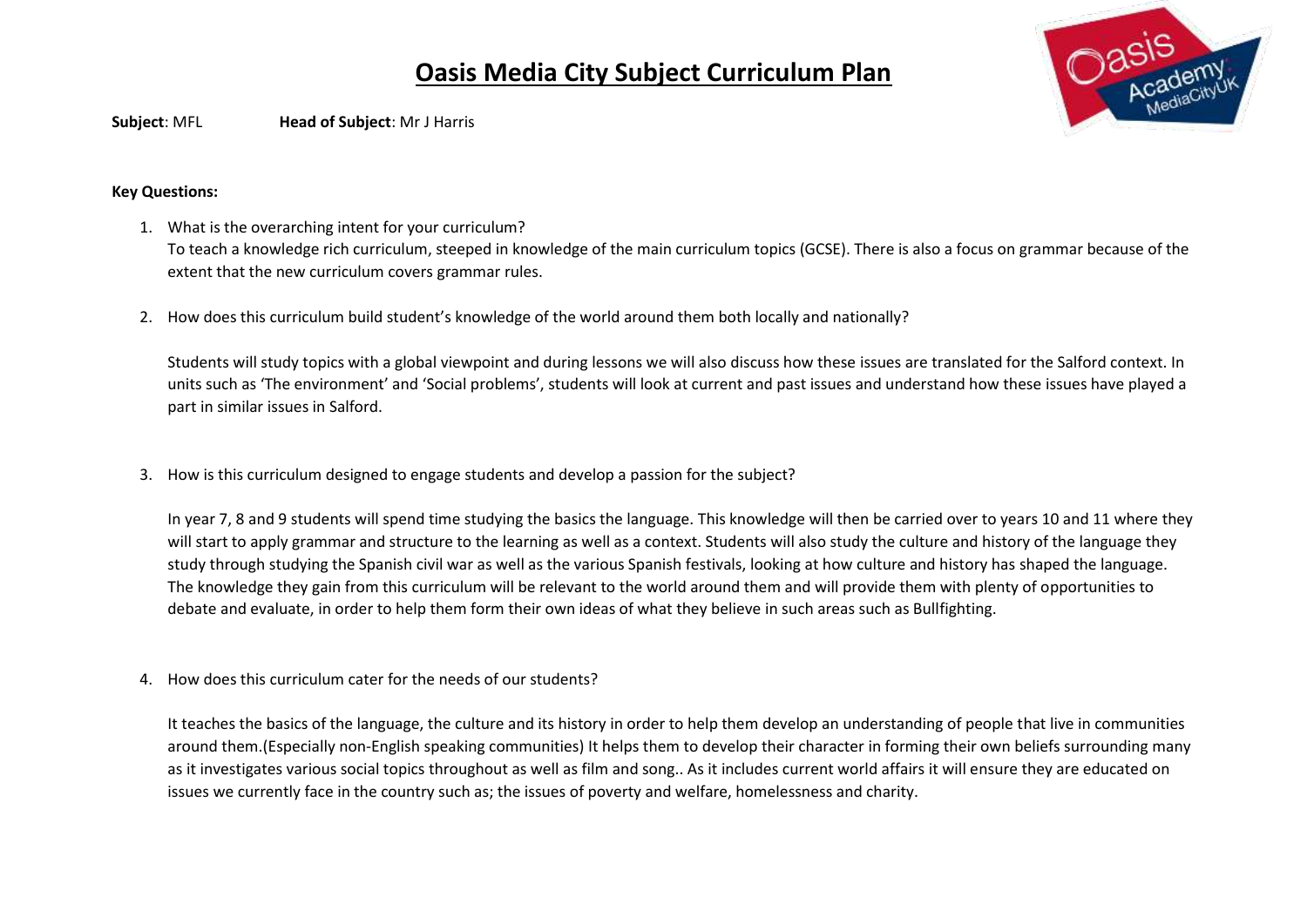

5. How is assessment used to improve learning?

Students will regularly answer GCSE exam style questions to introduce them to applying both grammar and knowledge. They will answer knowledge recall questions at the start of every lesson, to ease working memory stress. This will be particularly useful at KS3 where students will have only 2 lessons per week. Knowledge recall questions will be used to interleave between short term memory and long term memory.

6. What skills will students develop that can be used in other subject areas and beyond their school life?

Students will learn how to evaluate and analyse, they will learn how to debate and how to persuade others of their own opinion. They will practice their extended writing skills in answering GCSE style questions. Students will also improve listening and reading skills as well as Mathematical skills due to the mathematical way romance languages work. There will be a focus on developing the literacy of students through emphasising the importance of key words and encouraging the use of key words in written work.

7. How is learning planned to progressively develop pupil's knowledge and understanding over time?

Students will begin their Languages journey by studying the basic concepts of the language. The teachings of these concepts will then be applied to grammar study. Students will progress into year 9 to further develop their knowledge of similar concepts. Students will begin GCSE study at the end of year 9, beginning with the AQA thematic study which will further build on their knowledge from KS3. Knowledge recall tests will be used in lesson regularly in line with school policy to ensure information learned previously will be used in future lessons.

8. How is learning sequenced over time to ensure students retain knowledge and are more successful at recalling?

Throughout KS3, basic knowledge of the language will be interleaved throughout the curriculum. Knowledge organisers will be used to assess students at each assessment point. Topics covered in KS3 will be re-visited in KS4. The curriculum is a 5 year linear learning model so as to build on knowledge year by year. The curriculum is front loaded with GCSE topics beginning in year 7 so as to ready the students for KS4 study.